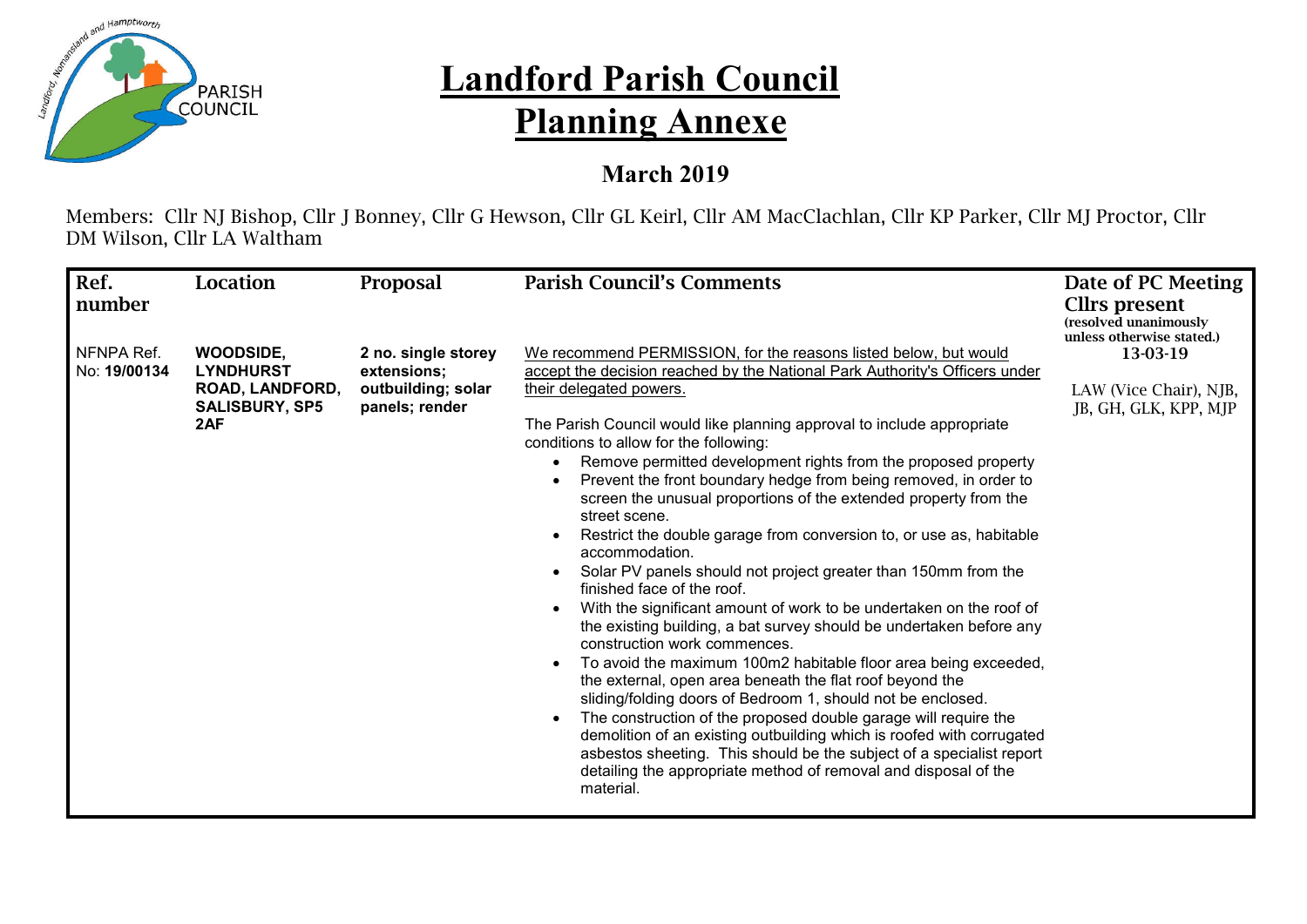| NFNPA Ref.<br>No: 19/00114 | <b>WHITEGATES,</b><br><b>FOREST ROAD,</b><br>NOMANSLAND,<br><b>SALISBURY, SP5</b><br>2BW | Attached car port<br>with new entrance<br>porch; demolition<br>of existing<br>outbuilding                                                                                                   | We recommend REFUSAL, for the reasons listed below, but would accept<br>the decision reached by the National Park Authority's Officers under their<br>delegated powers.<br>The Parish Council has concerns that the original dwelling has, after 1982,<br>been extended to add a rear extension and a small side extension.<br>The Parish Council would like any planning approval to include appropriate<br>conditions to:<br>• Ensure new roof tiles match those of the existing property:<br>Prevent the open sides of the car port from being enclosed to form<br>an 'attached outbuilding'.                                                                                                                                                                                                                                                                                                                                                                                                                                                             | 13-03-19<br>LAW (Vice Chair), NJB,<br>JB, GH, GLK, KPP, MJP |
|----------------------------|------------------------------------------------------------------------------------------|---------------------------------------------------------------------------------------------------------------------------------------------------------------------------------------------|--------------------------------------------------------------------------------------------------------------------------------------------------------------------------------------------------------------------------------------------------------------------------------------------------------------------------------------------------------------------------------------------------------------------------------------------------------------------------------------------------------------------------------------------------------------------------------------------------------------------------------------------------------------------------------------------------------------------------------------------------------------------------------------------------------------------------------------------------------------------------------------------------------------------------------------------------------------------------------------------------------------------------------------------------------------|-------------------------------------------------------------|
| NFNPA Ref.<br>No: 19/00098 | <b>REDWOOD, NORTH</b><br>LANE,<br>NOMANSLAND,<br><b>SALISBURY, SP5</b><br>2BU            | 1no. front dormer<br>to facilitate<br>additional habitable<br>accommodation;<br>1no. rooflight;<br>alterations to<br>fenestration                                                           | We are happy to accept the decision reached by the National Park<br>Authority's Officers under their delegated powers.<br>Parish Council comments:<br>The colour and material for the proposed dormer window has not<br>$\bullet$<br>been stated on the drawings or the application form. Currently, the<br>windows of existing property are a combination of brown timber<br>windows and white PVC windows. The brown timber windows<br>blend well with the existing property, more so than the modern,<br>white, plastic windows.<br>Being on the front of the property, the size and style of proposed<br>dormer window is out of character with the existing dormer<br>windows. The attempt to keep the new dormer to the same overall<br>height as the existing dormers introduces an odd, inappropriate<br>form to the roof of the property. A gable end to the proposed<br>dormer, without the addition of a flat roof, would produce a more<br>compatible style to match the existing dormers, albeit wider and<br>taller than the existing dormers. | 13-03-19<br>LAW (Vice Chair), NJB,<br>JB, GH, GLK, KPP, MJP |
| NFNPA Ref.<br>No: 19/00067 | <b>SHRUBLANDS,</b><br><b>LANDFORD WOOD,</b><br><b>SALISBURY, SP5</b><br>2ES              | <b>First floor</b><br>extension; single<br>storey rear<br>extension; roof<br>alteration; porch;<br>flue; cladding;<br>alterations to<br>fenestration;<br>demolition of<br>existing porches, | We recommend REFUSAL, for the reasons listed below, but would accept<br>the decision reached by the National Park Authority's Officers under their<br>delegated powers.<br>Although the proposals are generally within acceptable design criteria, the<br>floor area of the garage, as an attached outbuilding, has not been taken into<br>consideration under NFNPA policy DP11 (policy DP36 of the forthcoming<br>Local Plan).<br>The policy definitions clearly state that:                                                                                                                                                                                                                                                                                                                                                                                                                                                                                                                                                                               | 13-03-19<br>LAW (Vice Chair), NJB,<br>JB, GH, GLK, KPP, MJP |